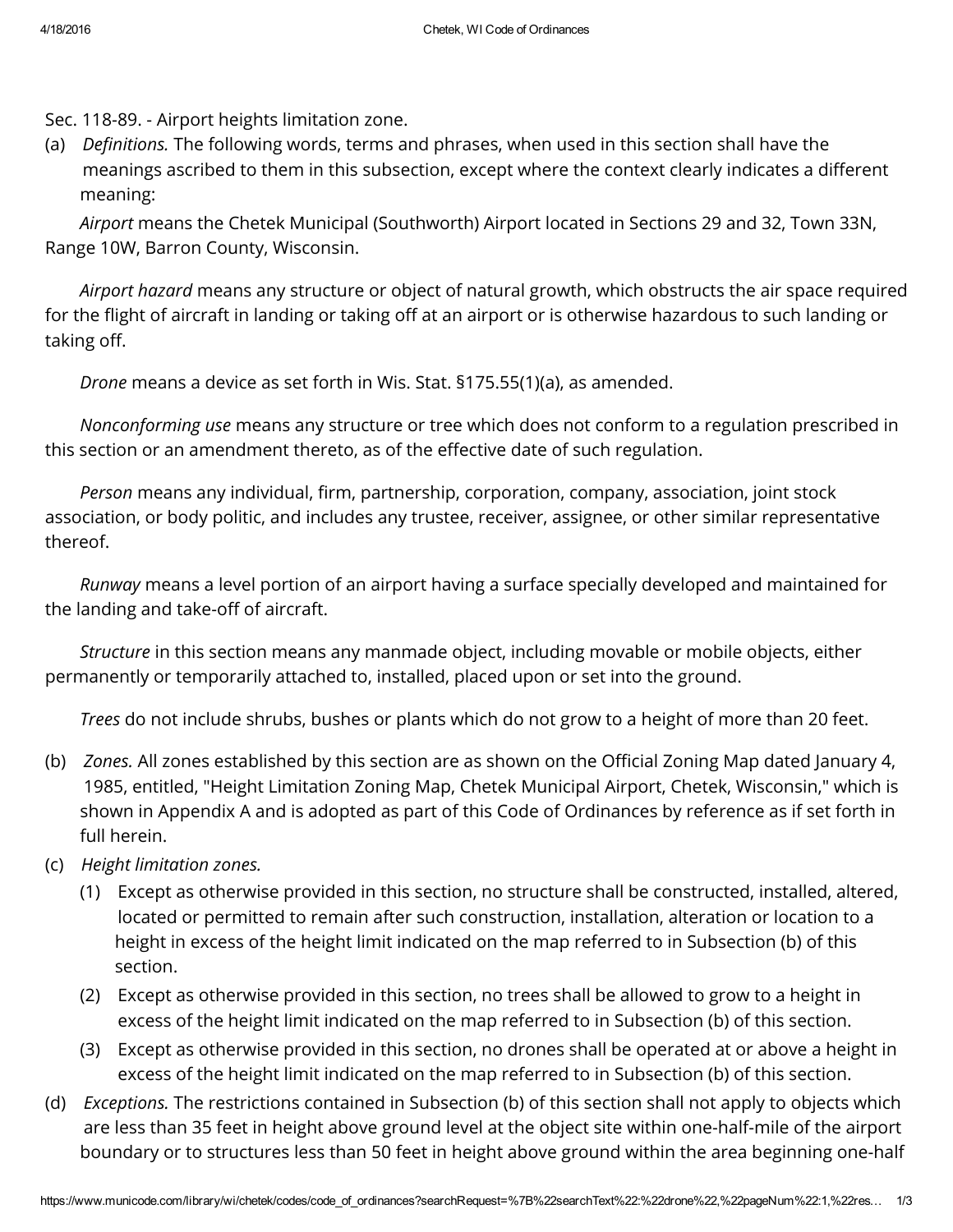## 4/18/2016 Chetek, WI Code of Ordinances

mile from the airport boundary and extending to one mile from the airport boundary or to structures less than 100 feet in height above the ground within the area beginning one mile from the airport boundary and extending to three miles from the airport boundary.

- (e) *Nonconforming uses.*
	- (1) *Not retroactive.* The regulations prescribed in this subsection shall not be construed to require the removal, lowering or other change or alteration of any nonconforming use, or otherwise interfere with the continuance of any nonconforming use, except as otherwise provided by Subsection (f) of this section.
	- (2) *Changes.* Nothing herein contained shall require any change in the construction, alteration or intended use of any structure, if the construction or alteration of such was begun prior to April 8, 1986, and if such is diligently prosecuted.
	- (3) *Removal.* This section shall not interfere with the removal of nonconforming uses by purchase or the use of eminent domain.
- (f) *Administration.* It shall be the duty of the Airport Committee to administer and enforce the regulations prescribed herein. Applications for permits and variances shall be made to the City upon a form furnished by the City. Applications which are by this section to be decided by the Airport Committee shall be granted or denied within 30 days of the date of filing of the application, unless Federal Aviation Administration approval is requested. Applications for action by the Board of Appeals shall be forthwith transmitted by the Airport Committee to the Board for hearing and decision. There shall be no charge for applications or permits.
- (g) *Permits.*
	- (1) *Future uses.* No structure shall hereafter be constructed, erected or installed, or be permitted to remain in any zone created by Subsection (g)(2) of this section, until the owner or his agent shall have applied in writing for a permit therefor and obtained such permit from the City, except structures less than 35 feet in height above the ground and within one-half-mile of the airport boundary and structures less than, 50 feet in height above the ground within the area beginning one-half-mile from the airport boundary and extending to one mile from the airport boundary, and structures less than 100 feet in height above the ground within the area beginning one mile from the airport boundary and extending to three miles from the airport boundary. Said permit shall be posted in a prominent place on the premises prior to and during the period of construction, erection, installation or establishment. Application for such permit shall indicate the use for which the permit is desired, and shall describe and locate the use with sufficient particularity to permit the Airport Committee to determine whether such use would conform to the regulations herein prescribed. If such determination is in the affirmative, the City of Chetek shall issue the permit applied for.
	- (2) *Existing uses.* Before any nonconforming structure may be replaced, altered, or rebuilt, a permit shall be applied for an secured in the manner prescribed by Subsection (g)(1) of this section authorizing such change, replacement or repair. No such permit shall be denied if the structure will not become a greater hazard to air navigation than it was on April 8, 1986, or than it was when the application for permit was made.
- (h) *Board of Appeals.* The City of Chetek Board of Appeals is hereby authorized to act as the Board of Appeals for the purposes of this section. The Board of Appeals shall exercise the powers conferred by statute.
- (i) *Appeals and review.*